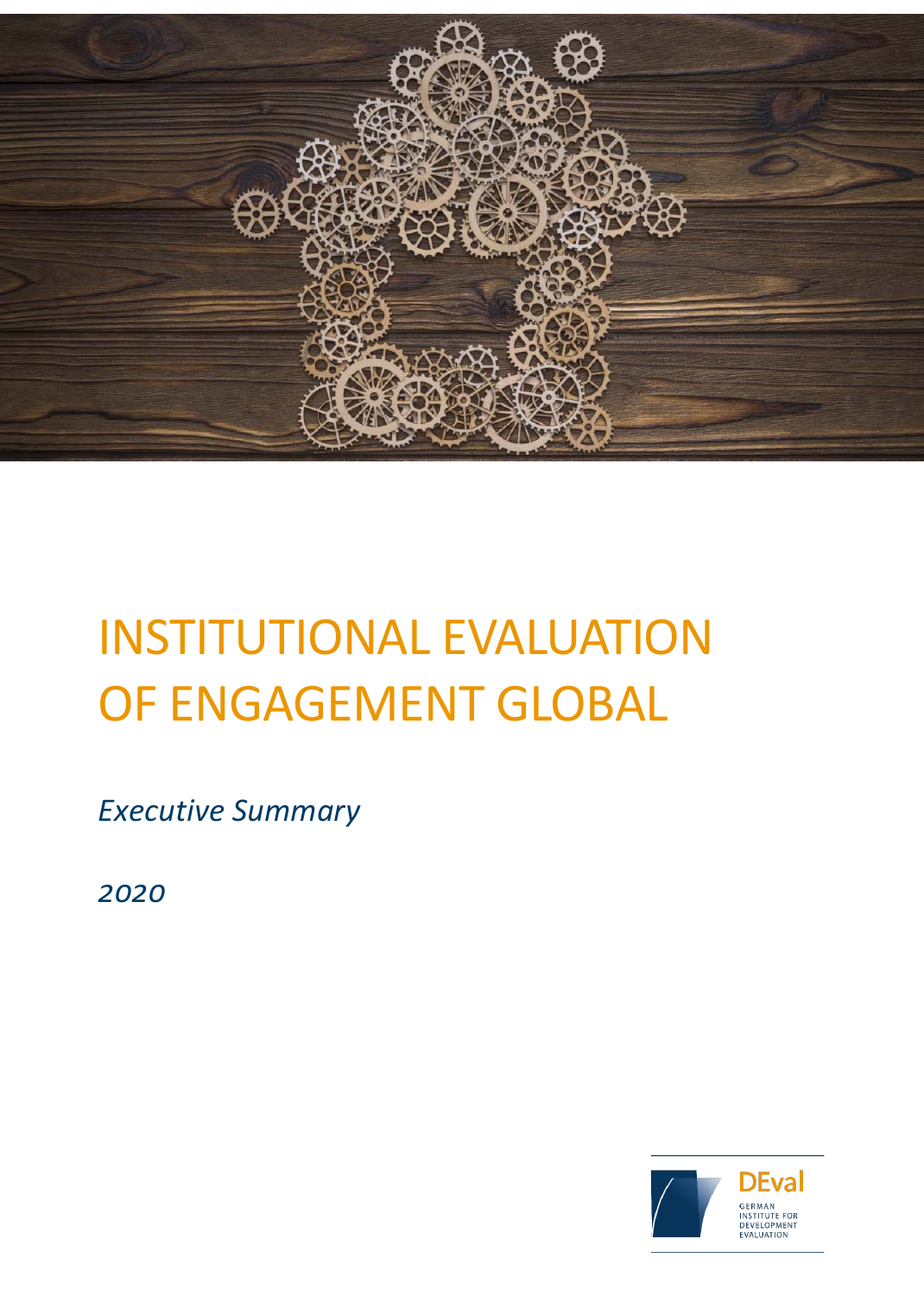# **IMPRINT**

# **Authors**

Dr Thomas Schwedersky Dr Klaus Hermanns Heike Steckhan Laura Kunert

# **Responsible**

Dr Martin Bruder

# **Design**

MedienMélange:Kommunikation!, Hamburg www.medienmelange.de

# **Translation**

Exact! GmbH

# **Photo credits**

Cover: ©gerasimov174 , Adobe Stock

# **Bibliographical reference**

Schwedersky, T.; K. Hermanns, H. Steckhan, L. Kunert (2020), *Institutional Evaluation of Engagement Global*, German Institute for Development Cooperation (DEval), Bonn.

# **Printing**

Bonifatius, Paderborn

© German Institute for Development Evaluation (DEval), 2020

ISBN 978-3-96126-117-8 (printed edition) ISBN 978-3-96126-118-5 (PDF)

# **Published by**

German Institute for Development Evaluation (DEval) Fritz-Schäffer-Straße 26 53113 Bonn, Germany

Phone: +49 (0)228 33 69 07-0 E-Mail: *[info@DEval.org](mailto:info@DEval.org) [www.DEval.org](http://www.deval.org/)*

The German Institute for Development Evaluation (DEval) is mandated by the German Ferderal Ministry for Economic Cooperation and Development (BMZ) to independently analyse and assess German development interventions.

Evaluation reports contribute to the transparency of development results and provide policy-makers with evidence and lessons learned based on which they can shape and improve their development policies.

This report can be downloaded as a PDF-file from the DEval website: *https://www.deval.org/en/publications* 

Requests for printed copies of this report should be sent to: *[info@DEval.org](mailto:info@DEval.org)*

BMZ response to this evaluation is available at: *https://www.bmz.de/de/ministerium/evaluierung/ bmz-responses-19422* 

This is an excerpt from the publication "Institutional Evaluation of Engagement Global". Download the full report here: *<https://www.deval.org/en/evaluations/our-evaluations/engagement-global>*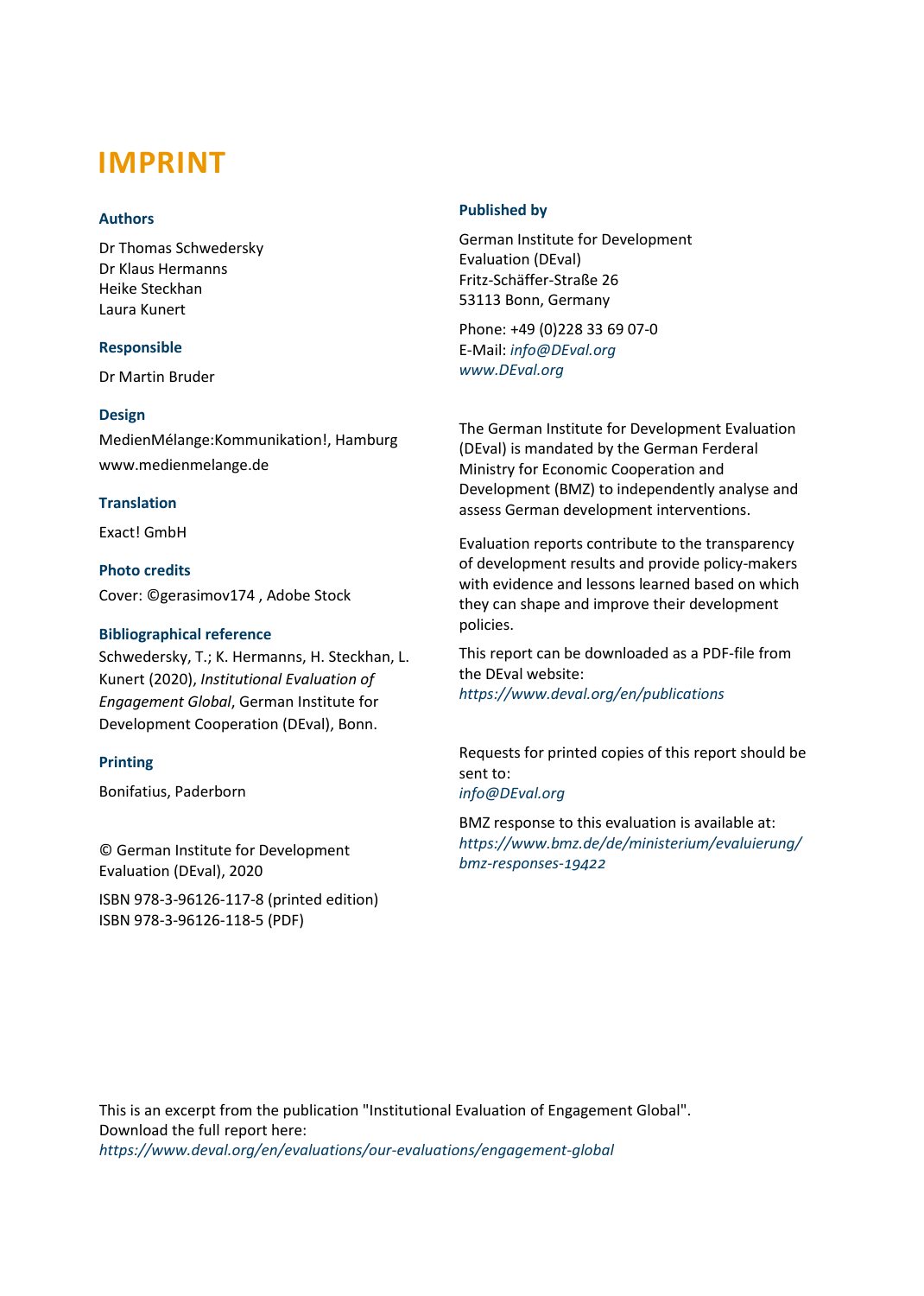# **EXECUTIVE SUMMARY**

#### **Background, objective and overall assessment**

Civic engagement takes place in various forms. It is supported by collaborative initiatives which, in the development policy context, are aimed at assuming joint responsibility for sustainable global development. From a development-policy perspective, strengthening civic involvement in development policy is particularly important because state funding can provide meaningful support for collaborative engagement and strengthen it in the interests of achieving development policy goals.

Until 2011, German development policy offered a broad and heterogeneous range of funding opportunities, some of which were provided by the state (federal, state and local governments) and some by civil society. In the course of the reform of state technical and personnel cooperation introduced in 2010, the then German government took the initiative to create a service point for civic engagement in development policy. This led to the establishment of Engagement Global as a non-profit limited liability company by the German Federal Ministry for Economic Cooperation and Development (BMZ) in 2012. To this end, programmes were pooled under a common organisational umbrella and new programmes were added subsequently.

The reform had three main objectives:

- 1. to improve the quality and expand the type of services to be provided by the overall Engagement Global organisation;
- 2. to realise synergies by bringing the programmes together in one organisation; and
- 3. to increase the value of Engagement Global's work for old and new target groups in civil society and municipalities in terms of meeting their needs and requirements.

The reason for the present institutional evaluation was the increasing political relevance of civic, civil society and municipal development policy engagement, which has been reflected in a strong increase in funding in recent years. The budget volume of Engagement Global increased from EUR 82 million to EUR 345.2 million between 2012 and 2019. Both BMZ and VENRO (Association of German Development Policy and Humanitarian Aid Non-Governmental Organisations) provided the ideas for this evaluation.

The main objective of the evaluation is to contribute to the institutional development of Engagement Global. The findings are largely based on the recording and evaluation of what Engagement Global has achieved so far in its target areas. The subject of the evaluation was Engagement Global as an organisation with its structures, processes and portfolio of different programmes and their outcomes (e.g. consultancy services, cross-programme services, application processing and project funding) since its inception in 2012. The focus was therefore on the overall organisation and not on the level of individual programmes or work units.

The evaluation concludes that in its start-up and growth phase, Engagement Global had to integrate very diverse programmes with different identities and histories into an overall organisation, while at the same time managing a significant increase in funding and therefore staff. The demands associated with this dual task must be regarded as very high and demanding in terms of both administration and content.

Although other areas of activity, such as the realisation of synergies, were advanced less as a result, Engagement Global as a whole met the demands formulated for it and mastered the challenges. The steering by the BMZ contributed to this in important respects. Examples of this are the consolidation of the area of municipal development policy within the framework of budget legislation or the establishment of permanent project positions, thanks to which Engagement Global has become more economically sustainable. However, overcoming the central challenge, i.e. the considerable increase in funds and thus personnel, was also associated with "growth pains", the effects of which are still being felt.

At the strategic level, the start-up and growth phase was characterised by the coexistence of various strategic stipulations. Several strategy papers, objectives and strategic direction statements were relevant as strategic guidelines, but did not form a clearly structured and coherent overall strategy. In addition, the steering effect of the overall organisational strategy impulses took a back seat to programme-related steering (e.g. through use of funds statements).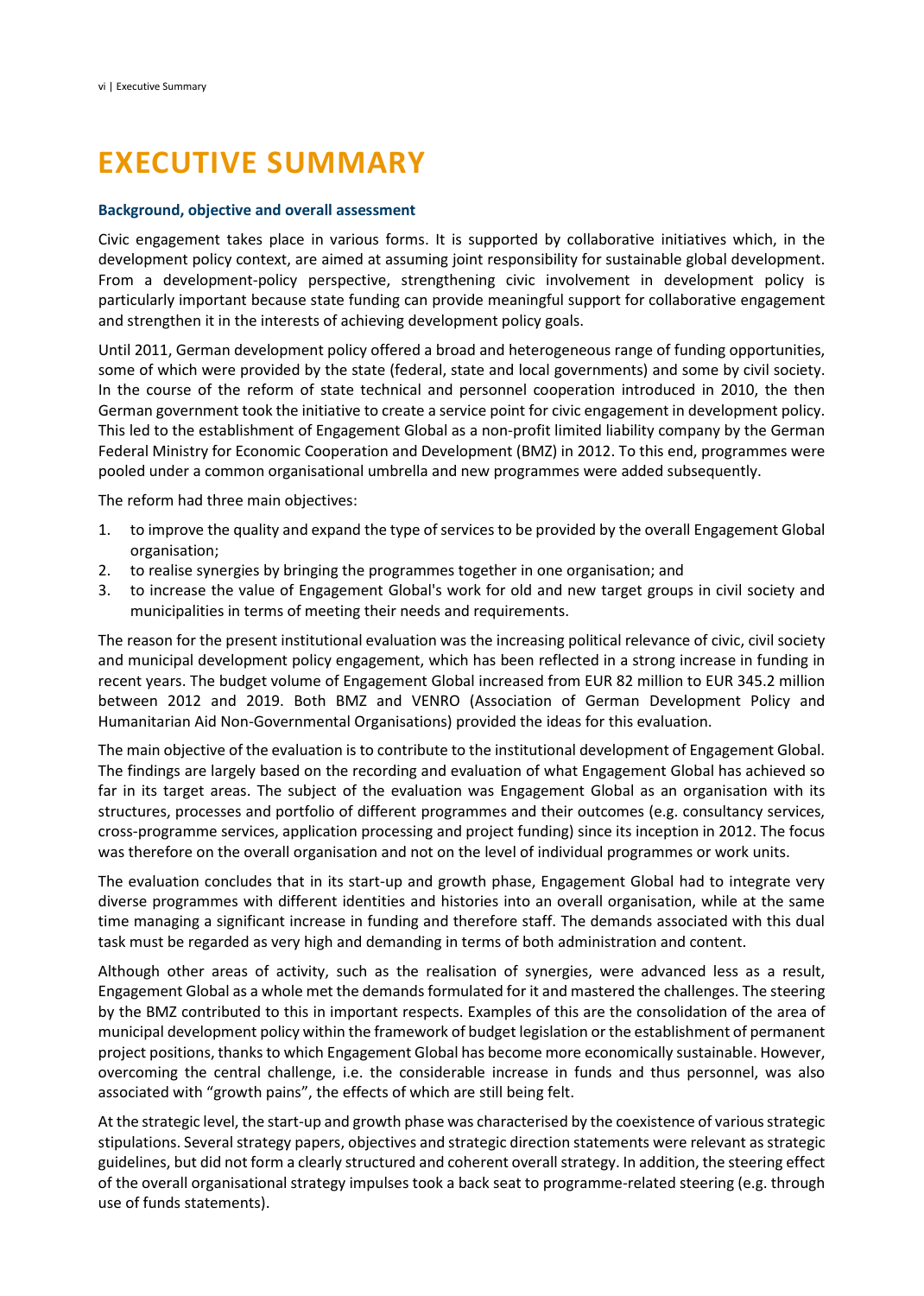A coherent overall strategy, which would also have an overarching steering effect for the individual programmes of Engagement Global, would provide the starting point for a consolidation phase that is now imminent,

- a. to use the existing experience knowledge in the organisation for more effectiveness and efficiency in the implementation of the activities,
- b. to better align structures, processes and procedures with the tasks at hand,
- c. to consolidate the portfolio,
- d. to create synergies between programmes as well as between the areas of content and thus
- e. to strengthen the overall organisational identity of Engagement Global.

This investment in institutional consolidation will pay off in the medium term in view of the continuing and new development policy challenges. Without this strategic reorientation, there is a risk that an increasing heterogeneity of the individual programmes will further complicate overall organisational management and thus ultimately the achievement of the organisation's overall objectives.

The opportunity for a strategic reorientation in the next two years is foreseeably favourable. After the startup and growth phase, Engagement Global can move on to a phase of institutional consolidation and greater use of the expertise gained in order to effectively achieve its goals. The results of the evaluation do not suggest a clear change in focus. The fields of action of Engagement Global appear to be well established and should be further developed in the future.

The evaluation also concludes that within Engagement Global, programme-related management dominates over overall organisational management. The steering impulses from the BMZ are of decisive importance here. The still inadequate internal coordination within the BMZ favours steering impulses from the specialist divisions that are programme-related but often do not take equal account of overarching aspects of the organisation's effectiveness. At the same time, the depth of control is divergent, but overall there is a clear tendency towards detailed steering.

The difficulty of coherent overall organisational management is increased by the fact that it is sometimes impossible to predict which political priorities the BMZ will set and which corresponding funds will be made available in the federal budget<sup>[1](#page-3-0)</sup> with corresponding consequences for the range of tasks and services of Engagement Global. The challenges posed by changing political directions will continue to exist in principle and are legitimate in view of the primacy of politics. However, the BMZ could give Engagement Global greater room for manoeuvre and thus improve its ability to make more meaningful adjustments in the areas of tension between programme-based and overall organisational management and between the achievement of short-term and medium-term goals.

#### **Methodological approach**

The evaluation took a systemic perspective on the object of evaluation, which is common in organisational analysis. "Systemic" in this context means that the various subsystems within an organisation (e.g. "management/leadership", "communication/cooperation" or "work structures and processes") are directly or indirectly related to each other under the influence of their relevant environment. In a systemic view, observed phenomena in the organisation as a whole, e.g. disruptions in vertical cooperation, are examined to see what meaning or significance they have for the organisation from the point of view of different actors and how they could be influenced.

<span id="page-3-0"></span> $1$  In view of the changed conditions caused by the corona pandemic, corresponding forecasts are subject to great uncertainty - at the moment, however, the federal government's medium-term financial planning suggests a rather moderate decline in the BMZ budget in the coming years.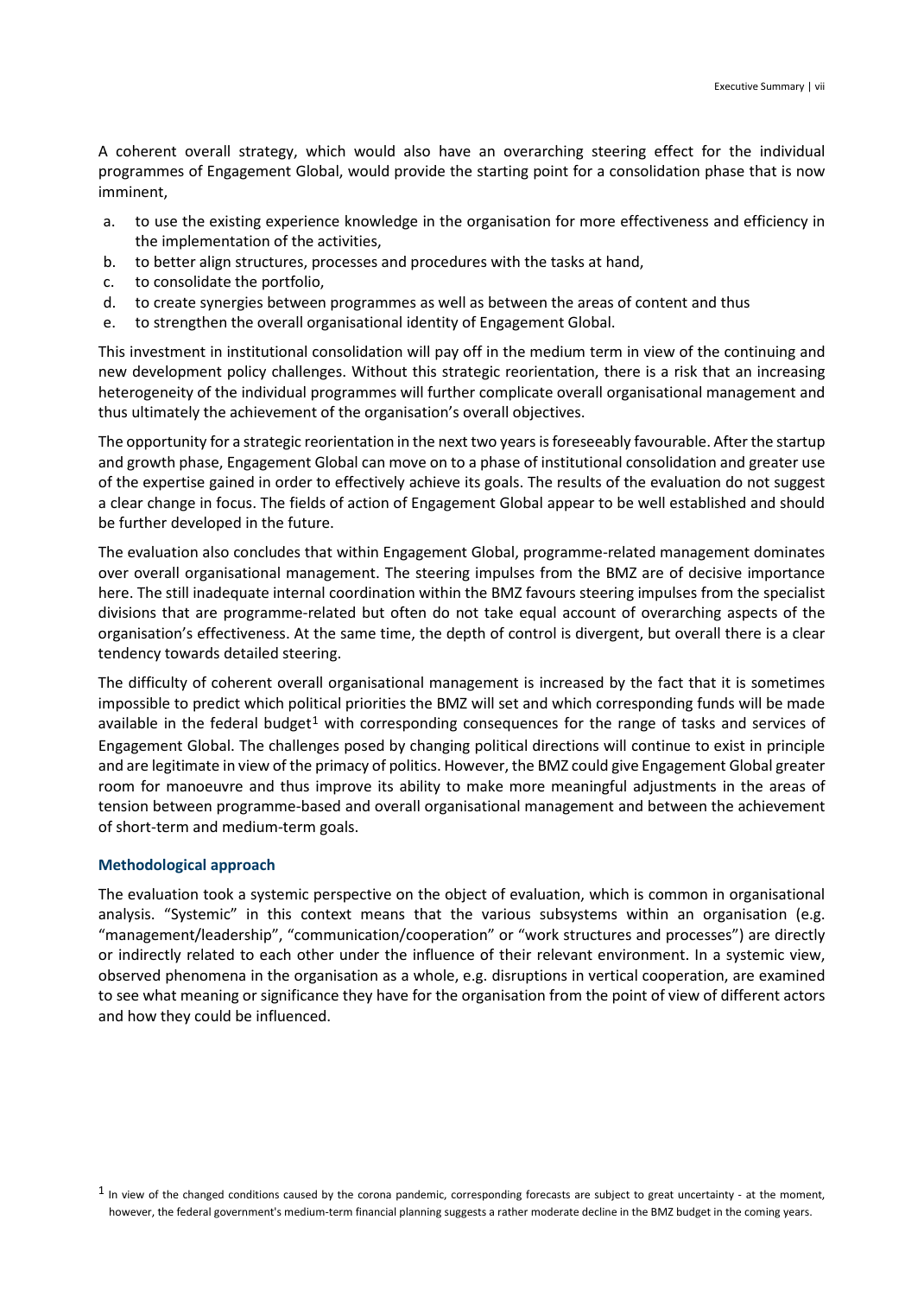At the beginning of the evaluation, in consultation with stakeholders, four key themes for the evaluation were identified:

- A. Benefits and services for the target groups addressed
- B. Institutional set-up and performance
	- 1. goals, values, strategies
	- 2. structures and processes
- C. Role of Engagement Global in the area of "civic engagement in development policy"
- D. Management structures and processes (governance)

As a rule, different survey instruments were used in a complementary manner to record the views and assessments of the various actors and to relate them to each other - also against the background of available data and documents.

In order to gain a deeper understanding of the framework and environmental factors that influence the work of Engagement Global, a context analysis was carried out. In addition, Engagement Global was asked to produce a report focusing on fact-based self-assessments on selected issues from the four key evaluation themes mentioned above. In the context of the analysis of documents, existing evaluation reports on individual programmes and services, monitoring data, strategy and management documents as well as financial statements, use of funds statements and business plans were evaluated. In order to include the perspective of the employees of Engagement Global, a standardised survey was conducted throughout the organisation.

In addition, a number of interviews were conducted: with key external stakeholders at the level of the organisation as a whole and the level of branch offices, as well as in the context of the case studies; and with the top management, all managers and selected other employees of Engagement Global. Finally, focus group discussions and workshops were conducted with various internal and external stakeholder groups to capture different perspectives on Engagement Global.

Case studies were realised for five selected programmes and services. On the one hand, these determine the added value and benefits of organisational integration in Engagement Global from a programme or service specific perspective. On the other hand, they allow a deeper understanding of the operational work of the respective programmes and services. Based on a criteria-based selection, case studies were implemented for five programmes and services: (1) Mitmachzentrale, (2) bengo, (3) Förderprogramm Entwicklungspolitische Bildung (FEB), (4) Global Nachhaltige Kommune (GNK) and (5) the Zentrale Programmservice (ZPS). A legal opinion served to clarify two questions relating to funding law in the context of the analysis of potential for simplifying and standardising funding procedures at Engagement Global.

Further data were collected as part of the analysis of the six branch offices of Engagement Global in Berlin, Düsseldorf, Hamburg, Leipzig, Mainz and Stuttgart. The aim was to determine the role of the branch offices, their added value, the functionality of their work processes and the division of labour between the branch offices and headquarters.

The data collection took place between August 2018 and June 2019. More recent developments from October 2019 onwards were only considered in a few justified exceptions.

# **Main findings and conclusions**

# *Institutional structure and performance*

Engagement Global provides services in four content areas: (1) exchange and secondment, (2) education and domestic projects, (3) municipalities in the One World and (4) projects abroad - bengo. In addition, the staff department in which the Mitmachzentrale (Participation Centre) and the staff unit for Communication & Events are located, should be mentioned.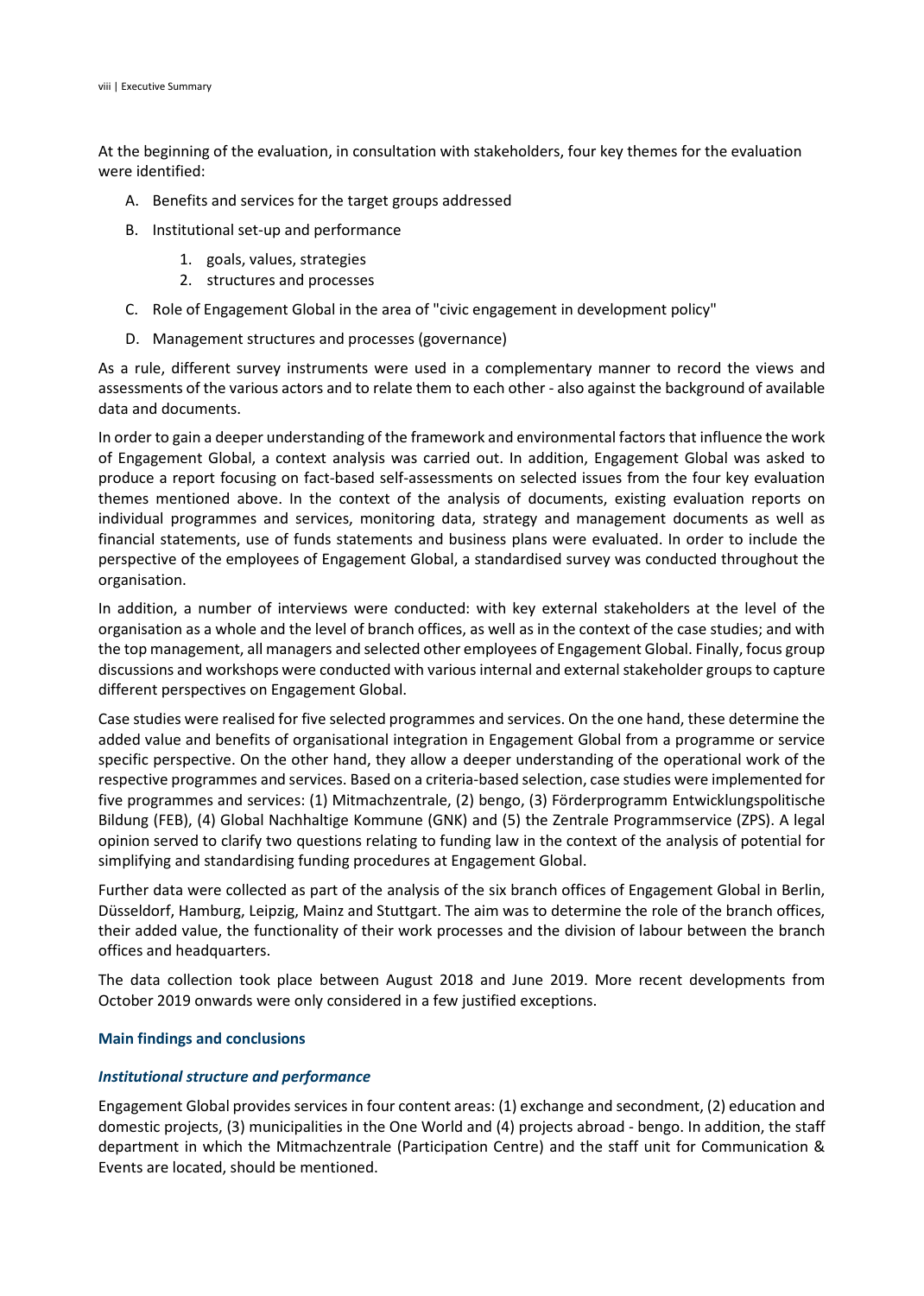The evaluation focused primarily on how Engagement Global's structures and processes effectively support the delivery of services. The data collections carried out lead to the conclusion that requirements formulated in this regard were met to varying degrees and, in some cases, only to a limited extent. This could be demonstrated for critical areas, such as IT support, the use of synergy potential, the establishment of the monitoring and evaluation system (M&E system) and the interaction between cross-sectional units and specialist departments:

- The introduction of a software for process and application management (PAM) did not achieve the intended objectives. In this respect, it will now depend on a newly introduced software architecture to what extent a binding, user-friendly PAM for funding and referral programmes can be ensured.
- Synergy effects play a less important role in the actual work of Engagement Global than the strategic goals of 2012 would suggest. In this context, the overarching problem of a lack of incentives for crossprogramme or cross-divisional cooperation is particularly evident.
- Ownership of the new M&E system within Engagement Global is still low. Central challenges, some of which have already been identified in the M&E framework, have not yet been adequately addressed. The BMZ and Engagement Global have now agreed to postpone the overall organisational monitoring function.
- In the interaction between specialist departments and cross-sectional units, frictional losses exceeding the expected level can be determined. They repeatedly interfere with the effective execution of specialist work.

The institutional structure of Engagement Global includes six branch offices (Berlin, Düsseldorf, Hamburg, Leipzig, Mainz and Stuttgart) with a support and networking function at decentralised level. The evaluation has shown that these are accepted as low-threshold, regional and local contact points close to the target groups. However, they operate in a field of tension between their needs-based orientation towards local and regional stakeholders and their service function for the BMZ and the headquarters of Engagement Global. In this respect, there is still a need for clarification regarding their role.

Their resources are insufficient overall; this is particularly true of branch offices, which have a comparatively large catchment area spanning several federal states. In addition, too little attention has been paid to the respective support requirements for civic engagement at local or regional level. Finally, there are deficits with regard to the support of the work of the branch offices by the Engagement Global headquarters.

# *Steering by the BMZ*

Various divisions within the BMZ are responsible for steering the work of Engagement Global. One division is responsible for both overarching and programme-related steering tasks in the area of exchange and secondment, while three are responsible for technical steering in the other thematic areas (education and domestic projects, municipalities in One World, projects abroad - bengo). Other divisions are responsible for smaller areas of work. This constellation creates a continuous need for coordination.

The data collection efforts carried out lead to the conclusion that there are repeated frictional losses between Engagement Global and the BMZ because internal BMZ coordination is not taking place, or not to a sufficient extent, with regard to specific issues or topics. One of the main reasons for this is the position of the division tasked with steering at the institutional level, which - on one level with the programme-executing divisions has only limited possibilities to ensure effective coordination within the ministry. This makes it more difficult to improve the overall organisational structures and processes of Engagement Global, since programmerelated management has a greater weight than overall organisational management. In order to enable Engagement Global to carry out its tasks more smoothly, the various units responsible at BMZ would have to coordinate and harmonise their activities to such an extent that their steering impulses would have an appropriate, significantly higher degree of coherence and consistency.

There are considerable variations in the depth of control and the predictability of control behaviour depending on the division and sometimes also on the individual. Overall, however, detailed steering dominates. The challenge for the BMZ is to harmonise and more clearly limit the individual scope for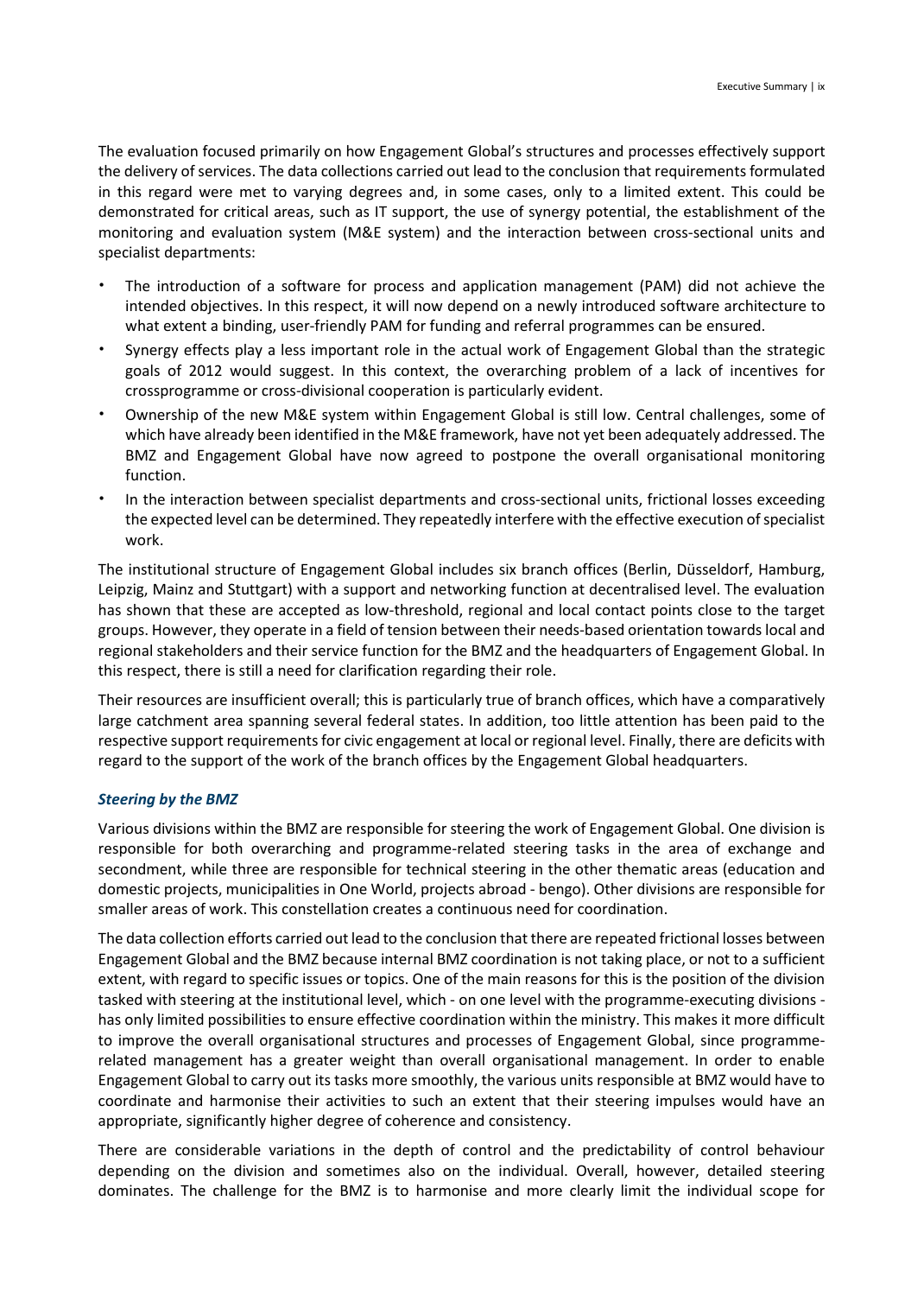interpretation and action of the people working in the divisions in order to ensure consistency and reliability. At the same time, it must be considered that, in terms of the depth of control, there is a tension between the autonomous actions of Engagement Global and the political responsibility of BMZ.

The Board of Trustees of Engagement Global has so far only partially been able to make use of its role as an advisory body to the BMZ and the top management of Engagement Global. This is partly due to the fact that BMZ and the management have not responded sufficiently to the advisory impulses from the Board of Trustees. On the other hand, its members have only been able to take initiatives to a limited extent to give effect to the advice provided by the Board of Trustees. If the board were to take more initiatives of its own and pursue these more consistently, it could fulfil its role as an advisory body even more effectively. However, this would require that the BMZ and the top management make greater use of the advisory function of the Board of Trustees and use the Board of Trustees meetings even more to prepare central strategic decisions.

### *Benefits and services for the target groups addressed*

The target groups of the programmes examined in the case studies include groups and networks that carry out development policy information and education work in Germany, private executing organisations that implement projects in countries of the Global South, and municipalities that implement the sustainability goals at local level. Despite the particular challenges posed by the increase in funding and the associated growth in the number of staff at Engagement Global in recent years, they recognise and value the programmes implemented and services offered.

The concrete implementation of programmes is sometimes met with criticism. On the whole, the funding procedures are too complex and bureaucratic, which poses particular problems for non-governmental organisations with low capacity and migrant-diasporic organisations. For example, the very high administrative demands of the application procedure are difficult to cope with for supporting organisations with exclusively voluntary staff. Difficulties also arise for applicants who receive project support from several programmes. In some of the cases examined, there is also a lack of information and clear criteria for funding decisions. For BMZ and Engagement Global, too, the procedural workload is considerable. The benefit for the target groups could be increased by more efficient procedures.

The employees of Engagement Global carry out intensive programme-related advisory work. This ranges from procedural issues and questions of financing options to advice on the content of project proposals. The quality of advice provided by Engagement Global can be described as good overall. There are, however, occasional deviations that reflect the different levels of knowledge and experience of the advisors and make it necessary to establish a common standard in the future, which Engagement Global is already aiming for. In this respect, greater standardisation in the provision of advice and an exchange of information between advisors about their development activities in the respective programme and across programmes would be beneficial to the quality of advice.

Overruns in the processing times of approvals, but also of interim reports and use of funds statement indicate that the procedural processes need to be further improved in order to be able to meet the high requirements to an appropriate extent in future. Each programme has its own particularities and requires a specific analysis in order to identify possibilities for process improvement. However, greater harmonisation or standardisation of the programme procedures would also bring benefits in this context.

# *On the role of Engagement Global in the area of "civic engagement in development policy"*

Since its inception, Engagement Global has managed to establish itself as a relevant player in a complex field of issues, or to keep the programmes that existed before it relevant. Its role here is primarily that of a service provider, whether in terms of implementing the tasks formulated in use of funds statements, targets and instructions issued by the BMZ or in terms of supporting civil society and municipal actors as closely as possible to their needs. In addition, Engagement Global has increasingly included support services in its portfolio in which it acts on its own initiative.

As a consequence of the BMZ's decision to establish Engagement Global as a purely state-owned organisation, its work was critically accompanied by broad sections of civil society from the very beginning.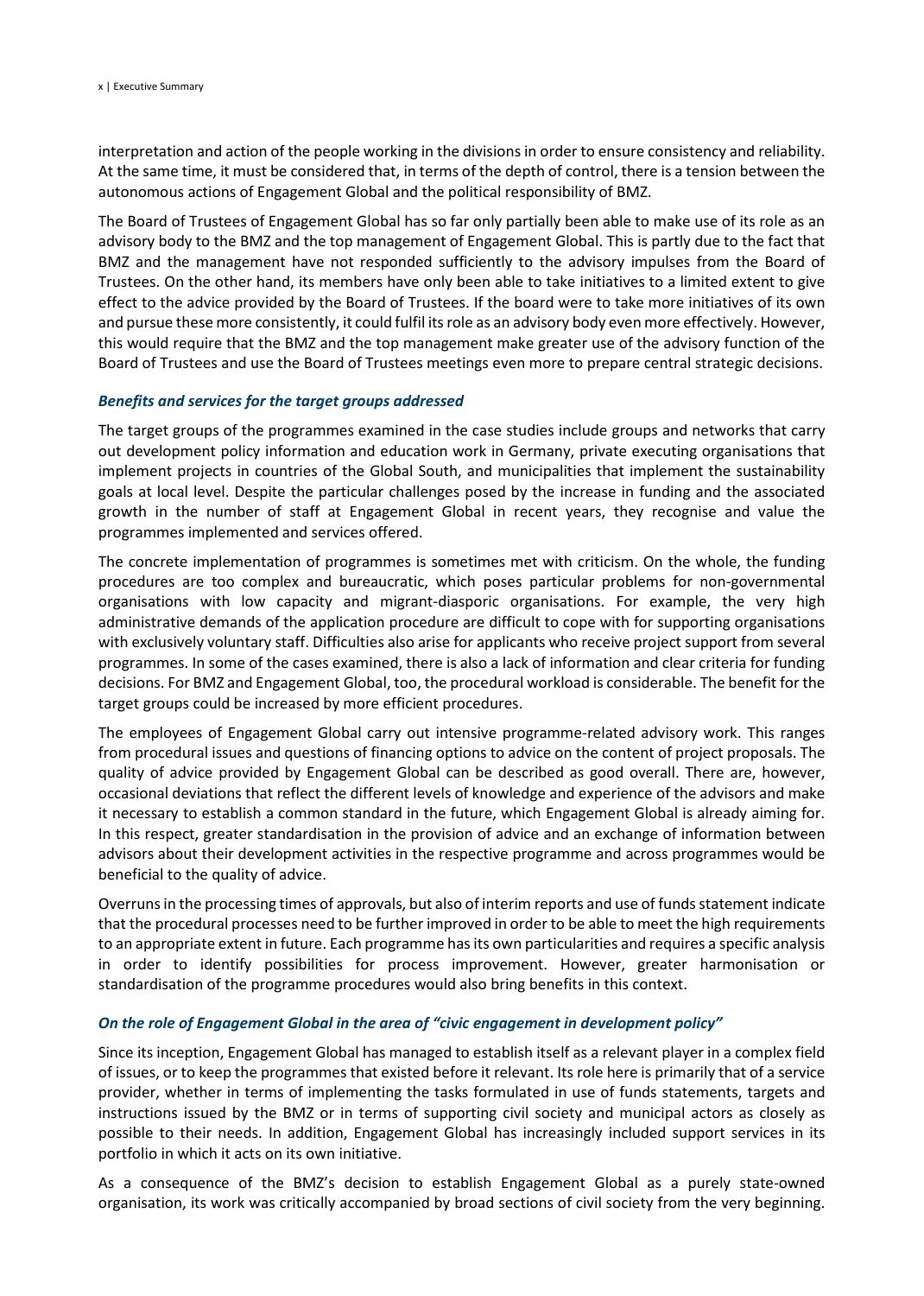The main points of criticism were civil society's rights of participation, which were perceived as insufficient, and the fear that civil society actors could be structurally weakened; the branch offices of Engagement Global were seen as possible competitors to the One World country networks. Another point concerned a possible violation of the subsidiarity principle.

The original scepticism has since changed in such a way that the work of Engagement Global is no longer fundamentally questioned. This reflects the fact that in the course of developing Engagement Global, the BMZ and civil society have developed consultation and clarification mechanisms through which opportunities for civil society to exert influence have arisen that could not have been foreseen in 2012. The data collected in the context of this evaluation have thus not provided any indications that the principle of subsidiarity or the right of initiative have been regularly violated. However, care must continue to be taken to ensure that the principle of subsidiarity and the right of initiative are respected, particularly when setting up new programmes or taking on new service functions. This will help to ensure complementarity between the actions of Engagement Global and those of the stakeholders it addresses.

There is an obvious tension between the desired organisational self-image of many staff members who want to see Engagement Global less as a mere service provider and more as an independent actor with a mobilising, innovative and advisory function, and the expectations of the shareholder (BMZ) regarding the role of Engagement Global, who so far sees Engagement Global primarily as a service provider in an executive capacity with limited scope for action and design.

This understanding of the BMZ can be well justified by its overall political responsibility. However, the ministry also supports a stronger advisory function of Engagement Global in the long term. At the same time, the employees of Engagement Global must continue to work on the self-image of a governmental organisation, for which the federal interest formulated by BMZ sets the relevant framework.

The cooperative relationships examined in the course of the evaluation focused on the cooperation between Engagement Global and the 'Deutsche Gesellschaft für Internationale Zusammenarbeit' (GIZ). It was found that the cooperation between the two organisations has become generally well established. In recent years, the prerequisites have also been created for addressing the structural challenges still posed by the different status of Engagement Global and GIZ (funding procedures on the one hand, contract procedures on the other) in a constructive and solution-oriented manner.

#### **Recommendations[2](#page-7-0)**

DEval has formulated recommendations for both BMZ and Engagement Global. The former address, on the one hand, essential aspects of steering and, on the other, aspects relating to the overarching design of support programmes. The latter focus on organisational structures and processes, on the concrete implementation of support programmes and on the role and mandate of the branch offices. Given the nature of Engagement Global, the recommendations addressed to it can only be implemented after approval by the shareholder.

#### *Recommendations to the BMZ*

#### **Recommendation 1**

The BMZ should give Engagement Global much greater scope for action. This should enable Engagement Global to further develop its own strategic and programmatic foundations within the political guidelines of the BMZ and to promote more effective and efficient fulfilment of its corporate purpose.

<span id="page-7-0"></span><sup>&</sup>lt;sup>2</sup> The following is a condensed version of all recommendations made by this evaluation. For the complete formulation of the individual recommendations, please refer to Chapter 6.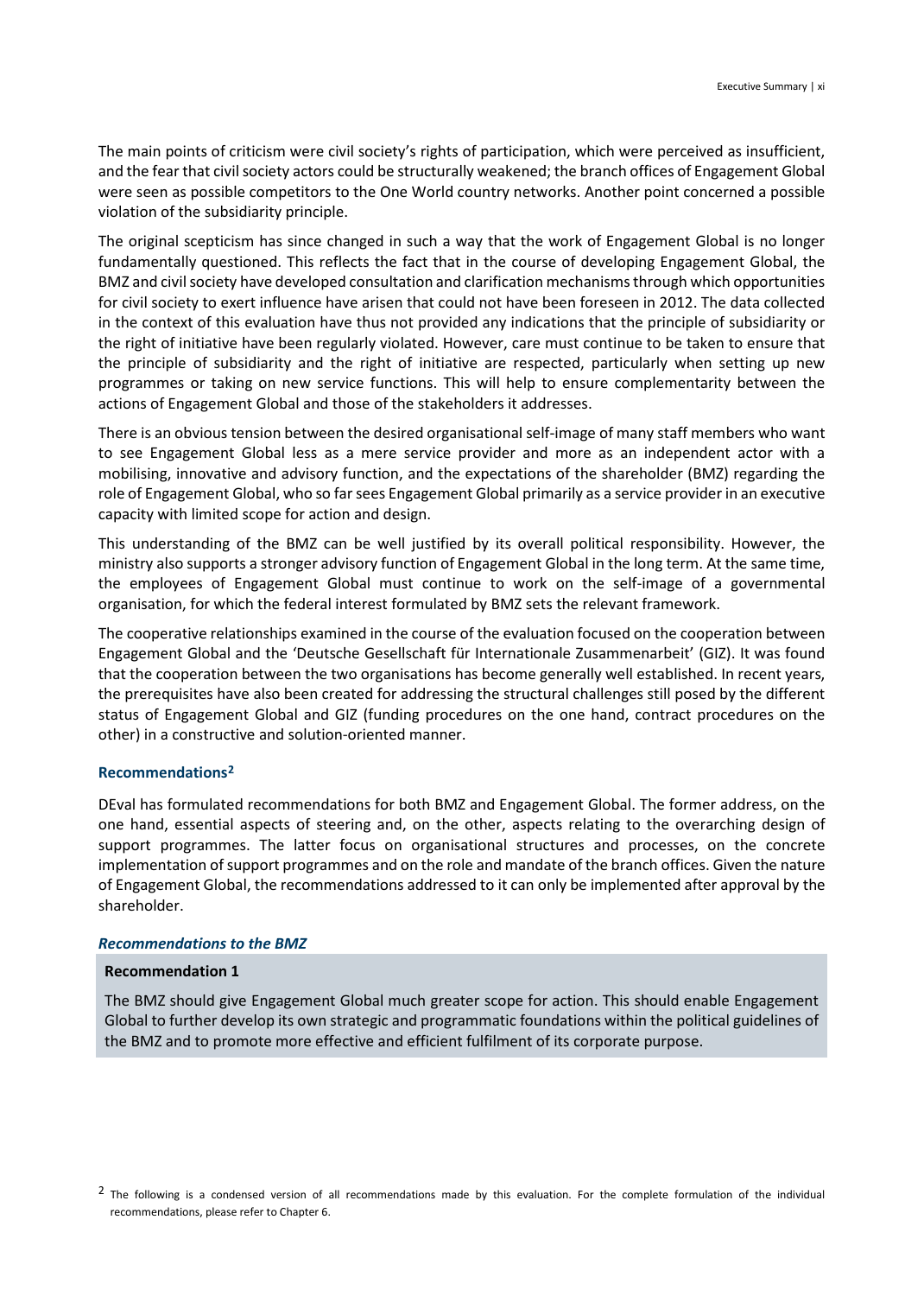## **Recommendation 2**

The BMZ should call on Engagement Global to develop a coherent overall strategy within the recommended extended scope of action (see Recommendation 1).

#### **Recommendation 3**

The BMZ should strengthen coherence in institutional governance by clarifying and readjusting tasks and responsibilities between the institutional division and specialist division, including the role of the director.

## **Recommendation 4**

With regard to the portfolio of Engagement Global, the BMZ should make greater use of the opportunities for programme bundling, especially in the field of education. This would make it possible to streamline the application and funding procedures between Engagement Global and BMZ.

#### **Recommendation 5**

The BMZ should continue to ensure that the principle of subsidiarity and respect for civil society's right of initiative are examined when new programmes and instruments are conceptualised. This is a prerequisite for ensuring complementarity between the actions of Engagement Global and those of the stakeholders it addresses.

#### **Recommendation 6**

The BMZ should lay the foundations for simplifying and standardising funding procedures through uniform procedural rules, limits on simplified application procedures, a selective reduction in self-funding requirements, a greater delegation of decision-making to Engagement Global for projects of small scale and the systematic comparison of the cost-effectiveness of procedural variants.

#### *Recommendations to Engagement Global*

#### **Recommendation 7**

Engagement Global should update its mission statement in order to strengthen the common overall organisational identity of its employees and in the interest of achieving its goals. This should be accompanied by appropriate measures to strengthen the overall organisational identity.

# **Recommendation 8**

Engagement Global should introduce a new software architecture for a binding, user-friendly process and application management for funding and referral programmes, for which appropriate conditions must be created.